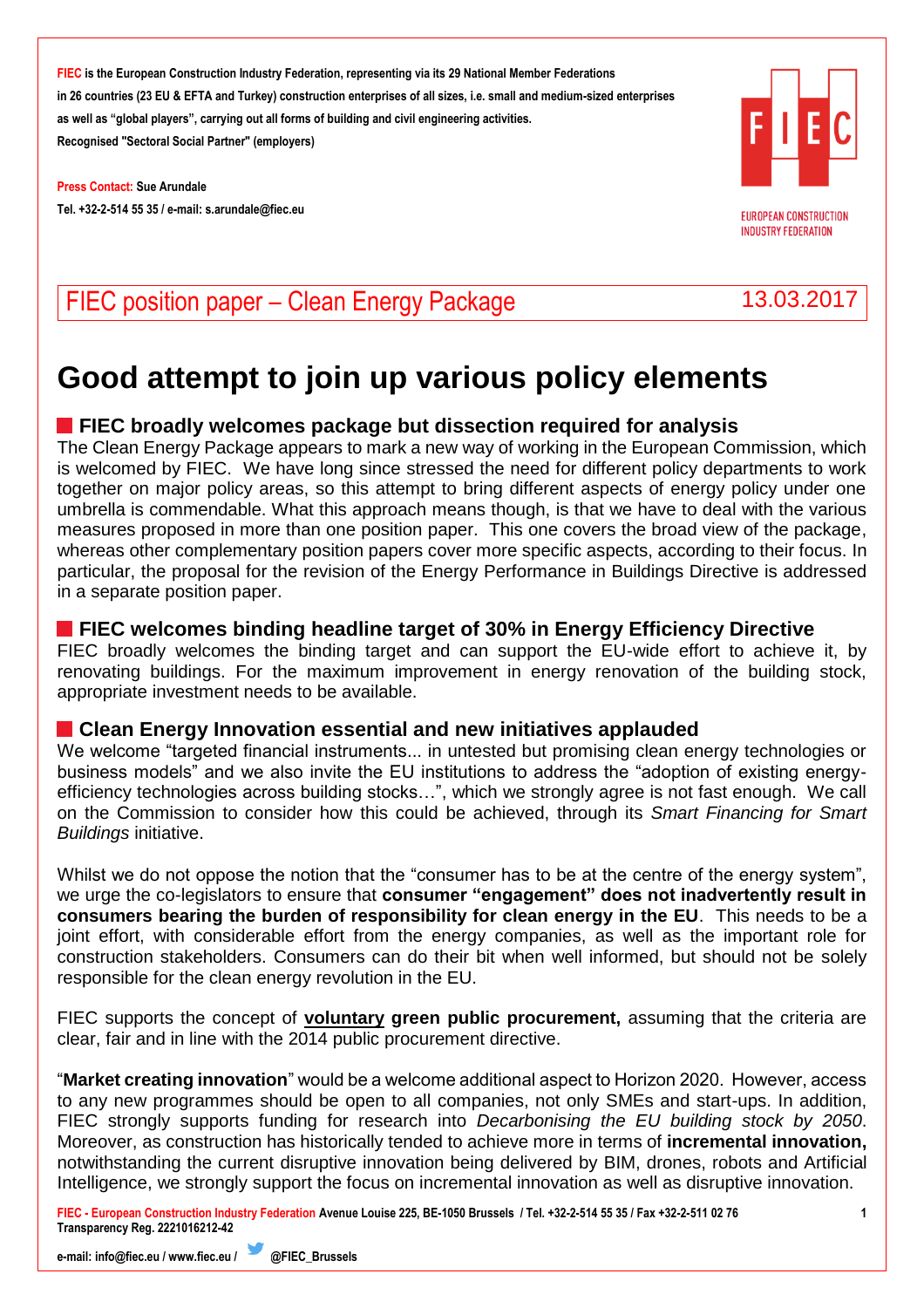**Press Contact: Sue Arundale Tel. +32-2-514 55 35 / e-mail[: s.arundale@fiec.eu](mailto:s.arundale@fiec.eu)**



**EUROPEAN CONSTRUCTION INDUSTRY FEDERATION** 

With regard to the extended scope of the **Enterprise Europe Network**, we call for a **thorough evaluation** of the potential benefits of this proposal, particularly if further funding is to be considered.

#### **Crucial role to be played by social partners in managing changes**

FIEC shares the Commission's view on the crucial role to be played by the social partners in mapping and anticipating the skills needed and ensuring that they are adequately integrated into the various national training schemes. FIEC broadly welcomes the sectoral "Blueprint" initiative, which should however adequately take into account the diversity of the situations between and within the various Member States, even at regional and local level, with regard to both the skills/competences needed on the market, as well as the training systems. Also in this respect the involvement of the social partners is an important key success factor.

#### **Still a long road ahead**

Given that EU energy efficiency measures are not new, the fact that in Europe we have achieved rather little in terms of renovating the building stock and eliminating the risk of energy shortages in the future, means that we still face a major challenge. However, the Clean Energy Package shows what is possible when the EU institutions tackle problems with joined up thinking and collaboration between policy makers. FIEC strongly supports this approach and now calls for the industry to be offered its rightful place in all relevant stakeholder groups established to ensure the success of the Package, particularly the Clean Energy Industrial Forum (see annex).

#### ANNEX

# **Communication requires clarification and more commitment to construction**

Whilst the Communication *Clean Energy for All Europeans* sets the scene for the numerous issues tackled in the rest of the documents, some statements are ambiguous and have raised questions in FIEC, particularly as there are potential implications for the construction industry, which warrant further investigation.

Industrial production in the construction sector. Does this mean pre-fabrication? Off-the-shelf renovation kits? Robots replacing construction workers? What is being proposed here? Improving output and in particular the rate of energy renovation of the existing building stock is an ambition that is shared by FIEC, but the industry should lead its own innovation and we have already seen proposals for simplistic solutions, developed by well-meaning think tanks and project proposers, without any involvement of contractors, who have to implement these "good ideas". **We must be involved in the discussions about the future of the industry.**

**FIEC - European Construction Industry Federation Avenue Louise 225, BE-1050 Brussels / Tel. +32-2-514 55 35 / Fax +32-2-511 02 76 Transparency Reg. 2221016212-42**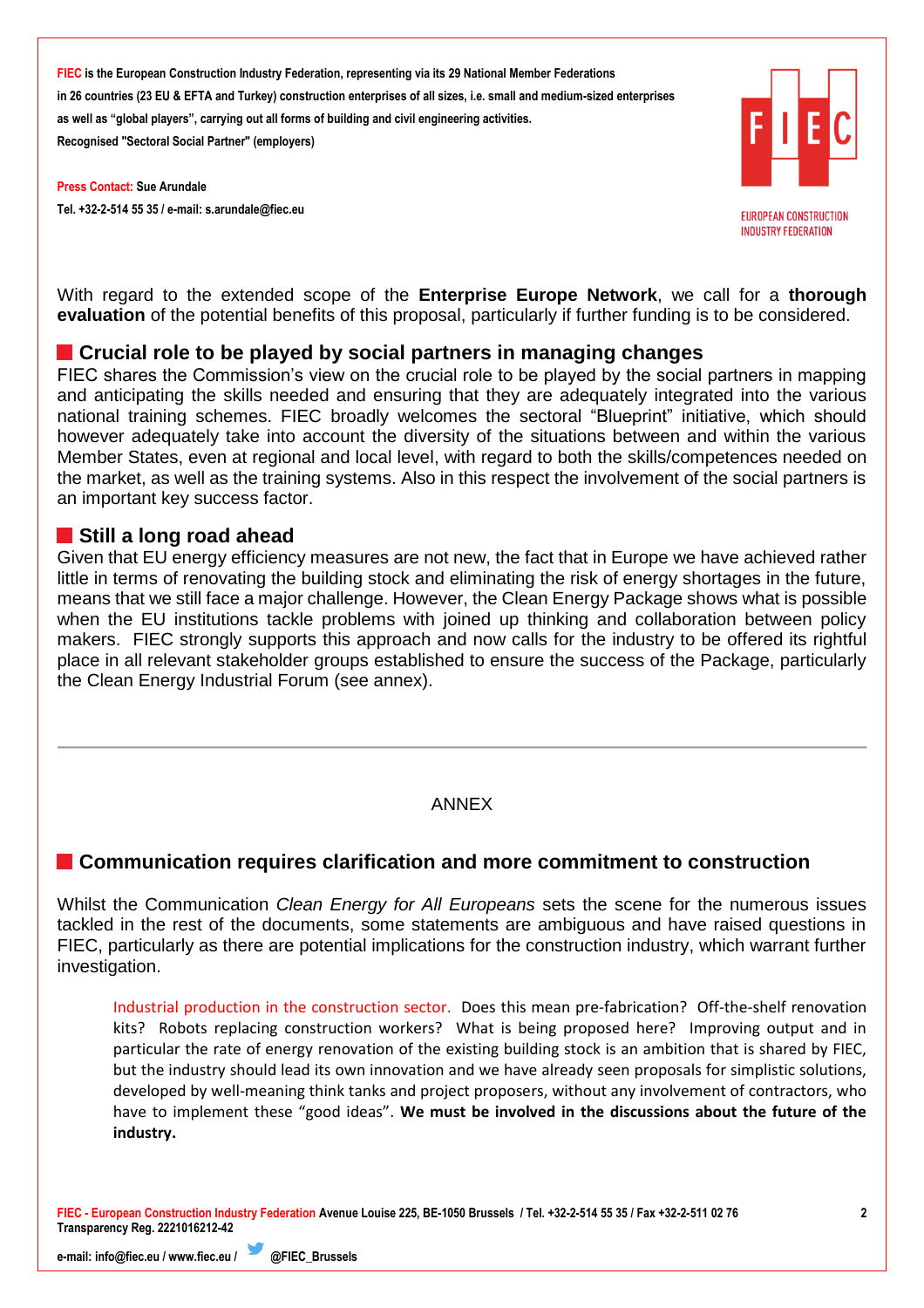**Press Contact: Sue Arundale Tel. +32-2-514 55 35 / e-mail[: s.arundale@fiec.eu](mailto:s.arundale@fiec.eu)**

**EUROPEAN CONSTRUCTION INDUSTRY FEDERATION** 

"Energy efficiency of buildings can be one of the drivers for modernisation of the sector and its workforce". The construction industry is modernising already and in spite of accusations to the contrary, contractors are using new technology (BIM, drones), new processes (BIM<sup>1</sup>, Design for Deconstruction) and are re-skilling their workforce, ready for the challenges that lie ahead. Construction has been around for as long as humans have needed shelter and it has a longer record of adaptation than many of the industries more recognised for innovation, because of their more apparent speed of change. Contractors are already constructing Nearly Zero Energy Buildings (NZEBs) and are ready to renovate more buildings as soon as Member States effectively implement the regulatory framework and find solutions for the obstacles that have prevented more effective implementation of the current Energy Performance in Buildings Directive.

Providing a fair deal for consumers. FIEC is in favour of a fair deal, which addresses the energy needs of all types of consumer, not only those in financial difficulty. Energy efficiency investments are expensive for most householders and in particular, deep renovation, the bespoke nature of which maximises energy saving potential, is financially out of reach for most building owners. Furthermore, split incentives deter landlords from making such investment. With this in mind, we urge Member States to deliver a fair deal for all. Ignoring the majority of consumers will result in little change to the renovation rate, particular in the residential sector.

Clean Energy Industrial Forum. This could be a good idea. However, whilst certain industries are mentioned, construction is conspicuously absent. As the industry that will deliver NZEBs, it is **imperative that construction is included in this forum.** 

Blueprints for Sectoral Cooperation on Skills. We welcome the proposed new "Blueprint" for the construction sector, with a focus on low carbon technologies.

Smart financing for smart buildings.FIEC welcomes this initiative. Regarding the projects in the EFSI 2.0 infrastructure and innovation window, FIEC welcomes the clear political promotion of projects that should contribute to a more stable climate, energy efficiency and innovation. That said, we question the rationale for setting up a binding 40% target. These funds need to be distributed in the right proportions, in order to ensure that important projects (e.g. schools, hospitals etc.), the main purpose of which is not to deliver climate and energy targets, are not overlooked.

€17bn from ERDF and Cohesion Fund for energy efficiency. We welcome the commitment to invest this sum in public and residential buildings and enterprises.

Specific proposals in Pillars I, II and III. We support more effective use of scarce public funding, all kinds of technical assistance for project promoters and de-risking investment in energy efficiency. For the latter, we call for the use of the EEFIG de-risking platform.

EU framework on environmental performance of buildings, circular economy, CDW Protocol<sup>2</sup>. We are pleased to see these EU initiatives referenced in the Communication. FIEC has been involved in all of them.

 <sup>1</sup> Building Information Model, Modelling or Management depending on context.

<sup>2</sup> Construction and Demolition Waste Protocol, published November 2016

**FIEC - European Construction Industry Federation Avenue Louise 225, BE-1050 Brussels / Tel. +32-2-514 55 35 / Fax +32-2-511 02 76 Transparency Reg. 2221016212-42**